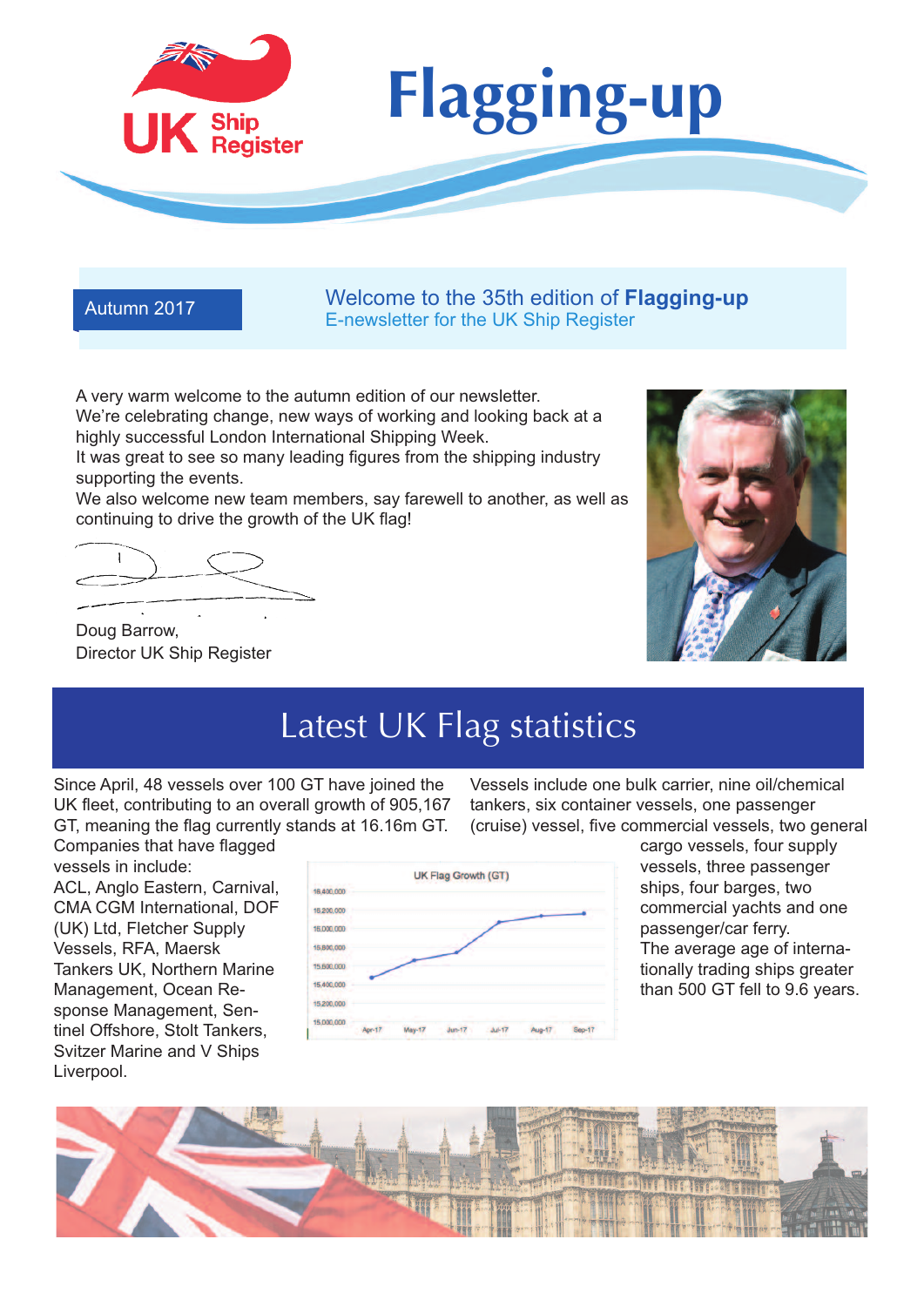

# New team now working for UK Flag...

A new look team is working with director Doug Barrow towards a new vision for the UK Ship Regis-

> Graham Candy, who many of you will know as a Customer Account Manager, has now been promoted to Head of the Commercial Management Unit. He will continue to bring his skills to the role and see many of you at events in the

ter. Deputy Director David Jones brings with him a passion for maritime safety and quality shipping as well as 25 years experience in the sector. He's looking forward to bringing his enthusiasm for all things maritime to his role.

Steve Smart has joined our Business Unit moving from the MCA's Aviation Branch where he was the Commercial Lead.



There's also a new team of Customer Account Managers (pictured left to right) Suzanne Landolfi, Liz Challand and Celia Ghoshroy.



Liz comes to us from HMRC and also has communications experience, Celia has a background in communications and customer services on

board cruise ships and Suzanne a port agent who was the first female boarding agent in Southampton, before spending five years in Inspection Branch in the MCA. All three are looking forward to working with customers and clients across the shipping industry.

Ajit Jacob has joined the team as a Client Technical Manager. He joined the MCA in 2013, after spending 17 years in the Merchant Navy.

He has been an Examiner of Mates and Masters with the seafarer Training Branch, a sur-



veyor with Southampton Marine office and has also worked as a Customer Service Manager for many companies on the UK Flag.

### This is us and this is what we do...

The UK Ship Register has a new team bringing a new vision: a quality flag for quality owners and a new set of customer values.

coming months.

**Customer Service** We want to make your journey a smooth one. Our Customer Account Managers and Client Technical Managers are available around the clock, so that we can meet your needs and expectations.

**We are a flag of Quality** Whilst what we do and expect does not change, the way we do it does. We are now putting many of our processes, registration, certification and verification online.

**Flexibility matters**. We have a range options to suit you whatever you require as an owner/ operator, including: different fee packages, competitive pricing, pay as you go and no annual tonnage fees.

We offer choice through our Enhanced Authorisation Scheme (EAS), where the decision to use an MCA surveyor or one of our recognised organisations across the globe is yours.

**Reputation is key** We are proud to be one of the best performing flags on the major Port State Control Regimes. We have Qualship 21 status and are highly ranked on the Paris and Tokyo MOU White lists.



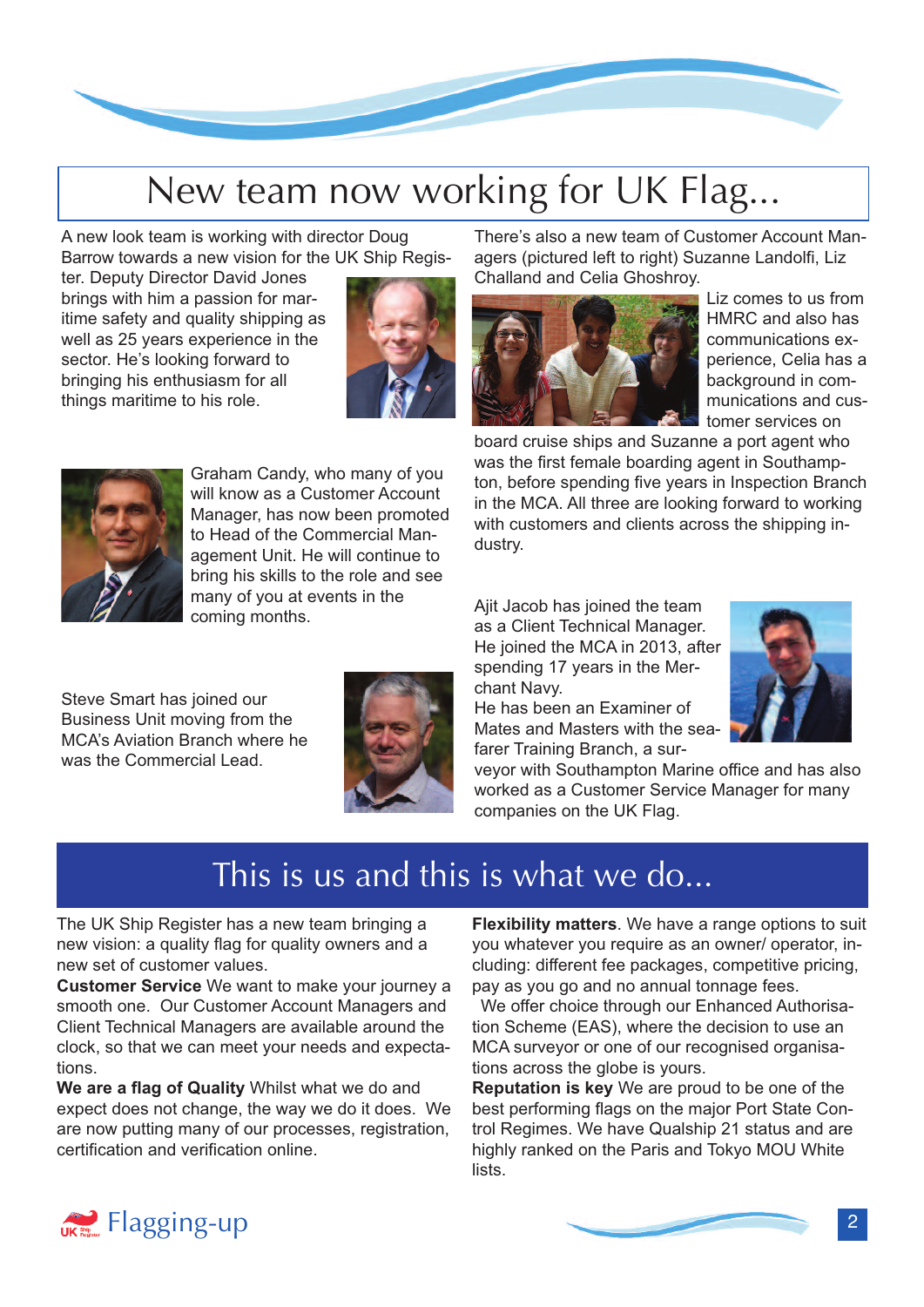

# LISW 2017: What a week it was...

Doug Barrow said he was delighted to see so many familiar faces from the maritime industry at the London International Shipping Week.

It was an opportunity to catch up with friends, both customers and colleagues from across the world at the event of which the UKSR was a platinum sponsor.

Doug said: 'It was wonderful to celebrate with our friends and colleagues from the industry all the changes we have made since LISW 2015.'

'This was an opportunity to showcase how our new services will benefit customers, including our new online systems and website. There were many opportunities to discuss the innovations at the many events at LISW.



It's difficult to single out just a few highlights from a packed week of events, but here's a few:

LISW's first event was the opening of the Stock Market. Minister John Hayes was there with Sir Alan

Massey, chief executive of the MCA and also Katy Ware, director of Maritime Safety and Standards and permanent representative of the International

Maritime Organisation.

Transport Secretary, Chris Grayling hosted a meeting at 10 Downing Street to talk about government plans post Brexit and how they will affect



the shipping industry. Both Michael Parker, non-executive chairman of the MCA and Doug Barrow, attended along with key figures from the shipping industry.

The UKSR sponsored the launch of the newly published 'Being Human in safety-critical organisations' by Dik Gregory and Paul Shanahan.

Through a re-analysis of real events this book tells a clear story of why people do what they do, how they mostly get it right, why they sometimes get it wrong,

where safety comes from, and why and how organisations need to fundamentally change their assumptions about people if they want to become safer. To order your copy now visit www.tsoshop.co.uk.

Suzanne Landolfi, attended her first Lancaster House Welcome Reception and said: "I found it a

truly stunning backdrop, showcasing the fact that UK plc is proudly and proactively looking to promote its future within the maritime world". The event was attended by



Chris Grayling, John Hayes and many other leading figures from the shipping industry including David Dingle of Maritime UK. Sir Alan Massey, Doug Barrow, Graham Candy, Michael Parker and Katy Ware also attended the event from the UKSR and MCA. The highlight of the evening had to be the number of influential decision makers from the industry gathered in support of LISW.

The UKSR held its own reception on the Wednesday evening, "a window on the future" at The Shard, to show how it is actively working to increase the number of UK flags flying in ports across the world. At the event, we launched our new UKSR website [www.ukshipregister.co.uk,](www.ukshipregister.co.uk) showed working demonstrations of our future online registration process and premiered a new short film about the work of the UKSR. The event was attended by the minister and by many leading figures from the shipping industry.

The LISW Gala dinner was a resounding success, with each of the 100+ dinner tables decorated with a centrepiece of the UKSR Red Ensigns. MCA Directors plus David Jones, Graham Candy and Suzanne Landolfi from the Commercial Management Unit joined Doug Barrow, as hosts on the UKSR tables.

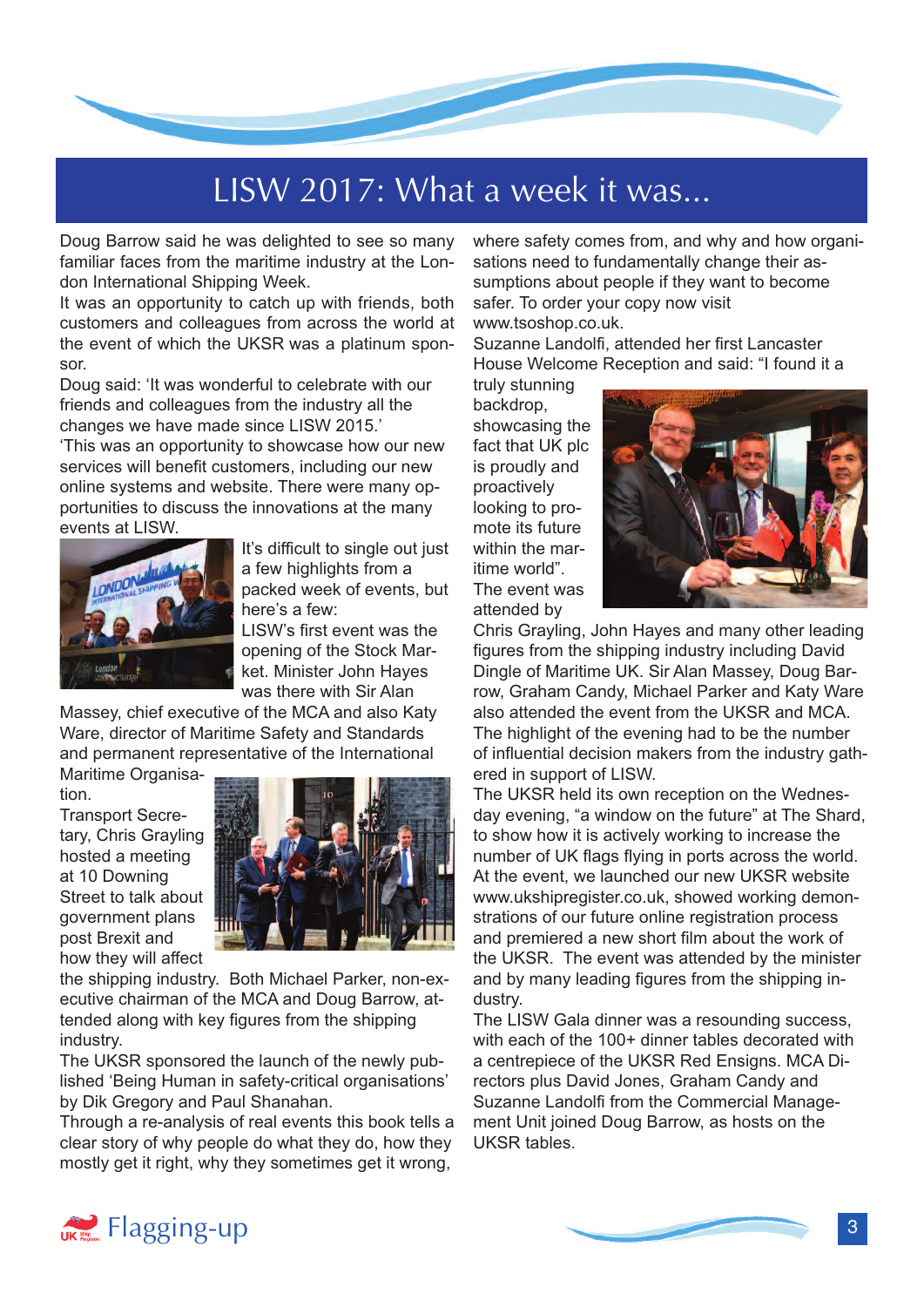# UKSR supports awards

Doug Barrow presented the Clean Shipping award to ClassNK at the annual Seatrade awards held in London. The UKSR sponsored the award as part of its commitment to safer lives, safer ships, cleaner seas at the 29th Seatrade Awards held at Grosvenor House.

Doug said: 'We are very clear both in the UKSR and the wider MCA about the importance of good practice when it comes to

shipping and the environment.

'I'm delighted that we are giving an award which encourages organisations to include marine environment protection as their work.'



# Flying the flag at Monaco

Sir Alan Massey and Doug Barrow joined Adam Jackson and Amanda Marshall from Ensign, the Large Yacht unit, at the show which gives vital opportunities to reach existing and new customers. Interviews were given to a variety of publications, including the Nautilus on subjects from crew queries regarding their certificates to training routes.

Sir Alan had the opportunity to speak about the new harmonised Yacht Code at the 4th Mare Forum Yachts 2017 in Monaco, for which there was a capacity audience of more than 100 people from across the world.



Doug Barrow also spoke at a meeting of the Professional Yachtsman Association, giving them an update on the changes to the UK Flag.

## News in brief

#### **Naming ceremony held**

Director Doug Barrow attended the naming ceremony of the newest tug to be added to Serco's fleet of specialist support vessels - the SD Tempest. She is the most powerful, capable and manoeuverable tug to enter service and has been specifically built to support the arrival of the Royal Navy warships, HMS Queen Elizabeth and HMS Prince of Wales.

#### **Forum discussions**

Greek and British shipping experts discussed the challenges, trends and opportunities in shipping in a fastchanging international environment at the fourth Greek/British Shipping Forum in Athens. Doug Barrow attended the event organised by the British Embassy and Maritime London and held at the British Residence.

#### **Growth study update**

CEO Sir Alan Massey, non-executive chairman Michael Parker and Doug Barrow all spoke at the All-Party Parliamentary Ports and Maritime Group at the Palace of Westminster. They spoke of how their appointments showed how the MCA and the Department for Transport (DfT) have embraced the recommendations of the Maritime Growth Study in bringing commercial maritime experience to the UKSR. They thanked the DfT and the Treasury for their support.



*Picture courtesy Lloyds List*

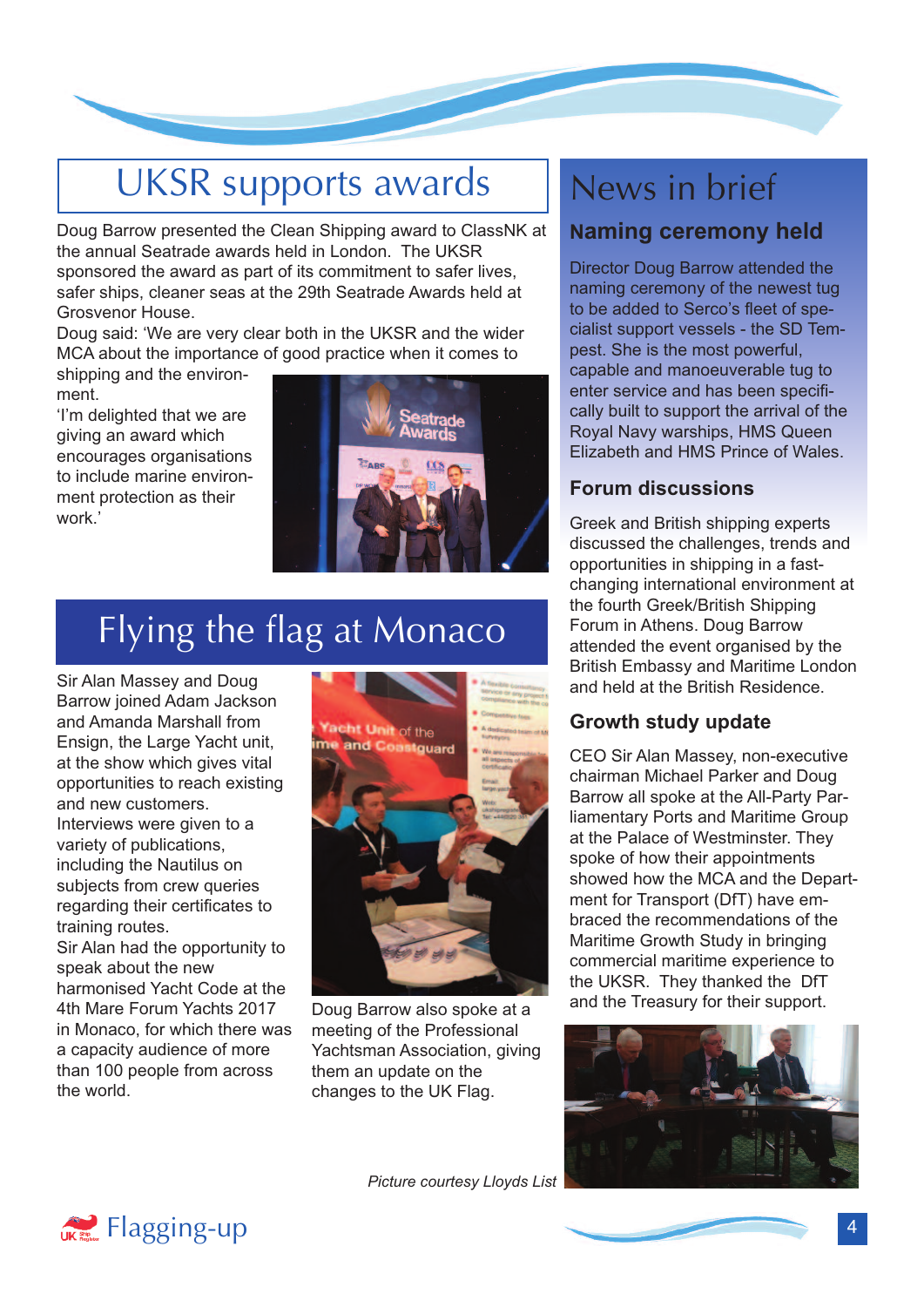

# REG's unity shines through at Conference



Delegates from the UK, including from the UKSR took part in the annual Red Ensign Group (REG) conference, (hosted this year by the Cayman Islands) working together to boost the performance of the British Register internationally.

Unity is strength was the underlying theme, which saw the UK, Crown dependencies and overseas territories share best practice, both commercially and set international maritime standards.

The REG conferences are vital fixtures in the maritime calendar. This year a new REG Business Strategy and the new Harmonised Yacht Code were main topics of discussion.

### *Ceremony for new Svitzer vessel*



Customer Account Manager Suzanne Landolfi said it was a privilege for her to go to the event which saw the naming of the Svitzer Adira in Southampton. She said: 'It was great opportunity to be able to meet all of those involved with her, from the build through to her current day to day operations.

'I was very impressed not only by the dedication of the Svitzer Management Team who take a real pride in their vessels and the service they offer, but also in particular the passion of the crew when talking about her and her operational capabilities. It was a truly memorable day.'

### Farewell and adieu

And finally, a happy retirement to Annette Bowman.

After 11 years as Customer Account Manager and 41 years with the MCA,

she has made her final farewells.

Annette is known to many of you in the industry and is very much looking forward to a restful retirement. She will be heading off to



sea, to a see a bit more of the world. We wish her safe travels and smooth seas she will be missed by all at the UK Flag.